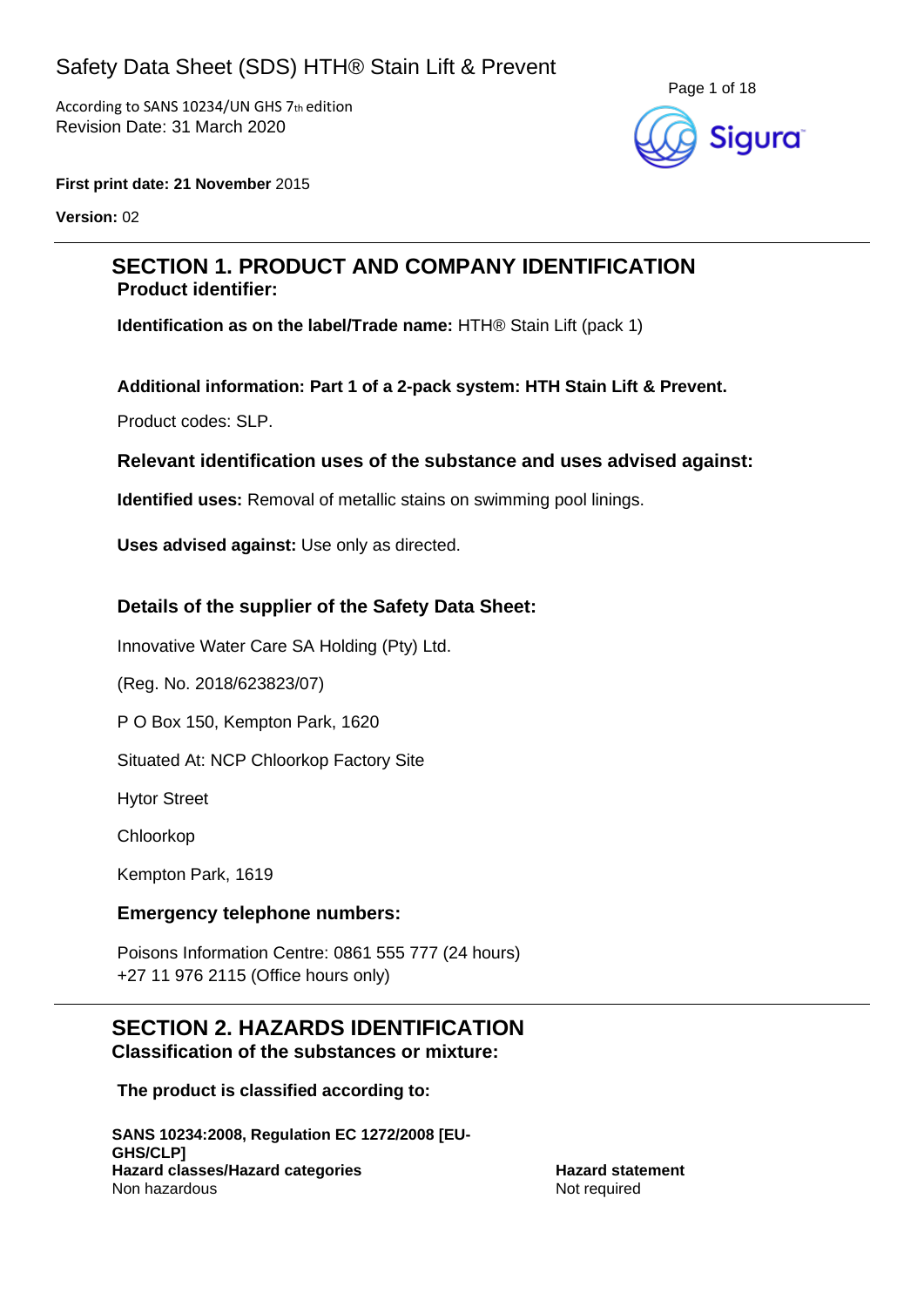According to SANS 10234/UN GHS 7th edition Revision Date: 31 March 2020



For full text of H-Statements see section 16

**The most important adverse effects:**

**The most important adverse physiochemical effects:** None.

**The most important adverse human health effects:** None**.**

## **Label elements:**

**Hazard pictograms:** Not required.

**Signal Words:** Not required.

**Hazard Statements:** Not required.

**Precautionary Statements:** Not required.

**Special labelling of certain mixtures**: Not required.

**Other hazards:** None known.

## **SECTION 3. COMPOSITION/INFORMATION ON INGREDIENTS**

**Substance/Mixture:** Mixture **Ingredients:**

There are no additional ingredients present which, within the current knowledge of the supplier and in the concentrations applicable, are classified as hazardous to health or the environment and hence require reporting in this section.

Occupational exposure limits, if available listed in Section 8. For the full text of the H-Statements mentioned in this Section, see Section 16.

# **SECTION 4. FIRST AID MEASURES**

## **Description of first aid measures:**

**In case of inhalation:** No special precautions needed.

**In case of skin contact:** Wash off with soap and plenty of water for at least 15 minutes. In case of discomfort seek medical attention.

**In case of eye contact:** Flush eyes thoroughly with water for at least 15 minutes, lifting lower and upper eyelids occasionally. Remove contact lenses after the initial 1-2 minutes and continue flushing. In case of discomfort seek medical attention.

**In case of ingestion:** Do NOT induce vomiting. Give large quantities of water. Never give anything by mouth to an unconscious person. In case of discomfort seek medical attention.

## **Most important symptoms and effects, both acute and delayed:**

**Inhalation:** None.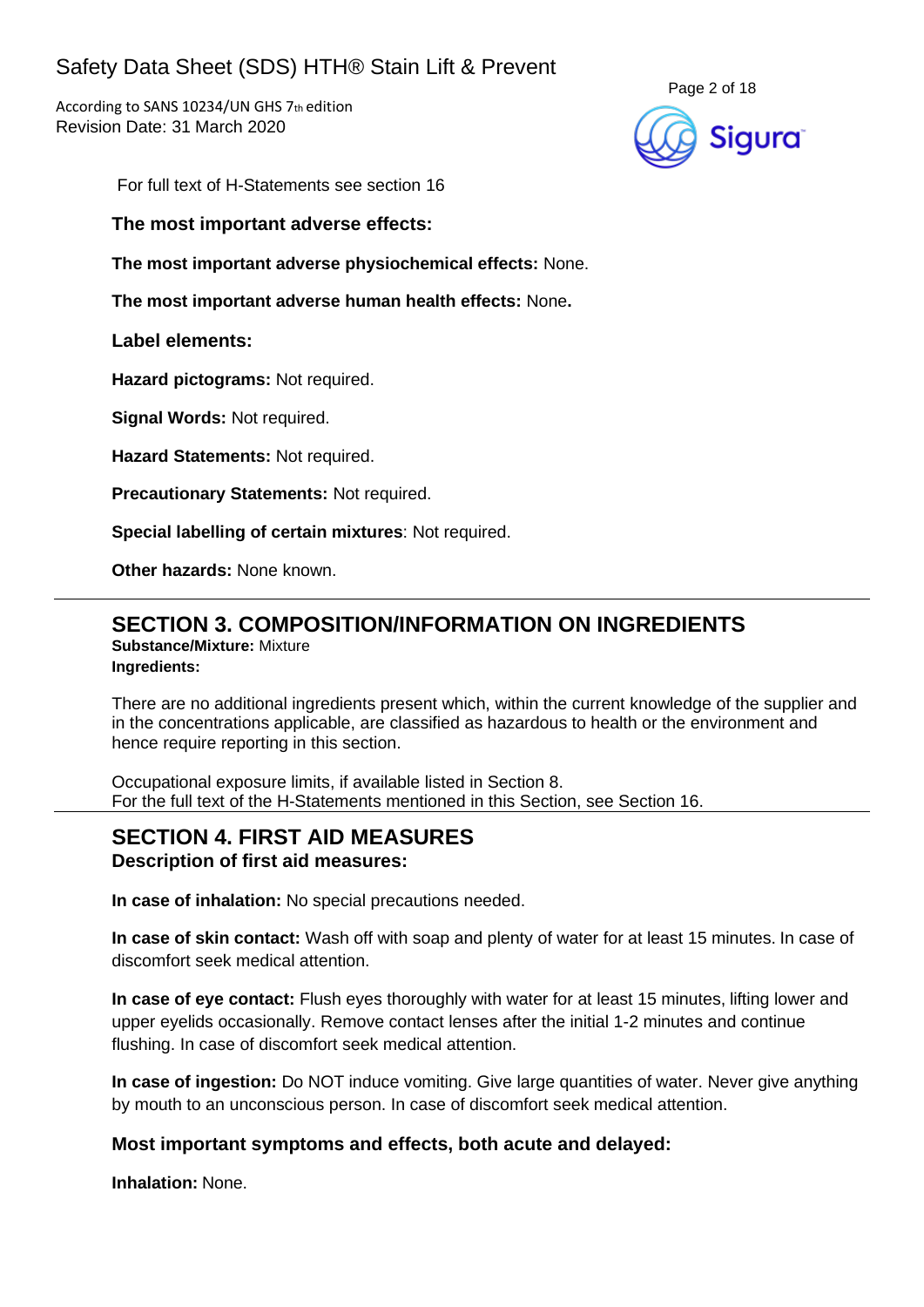According to SANS 10234/UN GHS 7th edition Revision Date: 31 March 2020



**Ingestion:** None**.**

**Skin Contact:** None.

**Eye Contact:** May causes eye irritations.

## **Indication of any immediate medical attention and special treatment needed:**

No information available.

## **SECTION 5. FIREFIGHTING MEASURES Extinguisher media:**

**Suitable extinguisher media**: Water spray, dry powder and foam.

**Unsuitable extinguishing media:** None known.

## **Special hazards arising from the substance or mixture:**

Specific hazards during firefighting: Heating or fire can release toxic gas.

## **Advice for fire-fighters:**

Special protective equipment for firefighters: In the event of fire, wear self-contained breathing apparatus. Use water spray to cool unopened containers.

# **SECTION 6. ACCIDENTAL RELEASE MEASURES**

**Personal precautions, protective equipment and emergency procedures:**

**For non-emergency personnel:** Use personal protective equipment.

**For emergency responders**: Use personal protective equipment.

**Environmental precautions:** Prevent product from entering drains.

## **Methods for containment and cleaning up:**

**For small spills:** Contain spillage, and then collect with non-combustible absorbent material, (e.g. sand, earth, diatomaceous earth, vermiculite) and place in container for disposal according to local / national regulations (see section 13).

**For large spills:** Contain spillage, and then collect with non-combustible absorbent material, (e.g. sand, earth, diatomaceous earth, vermiculite) and place in container for disposal according to local / national regulations (see section 13).

## **Reference to other sections:**

For personal protection see section 8.

## **Additional information:**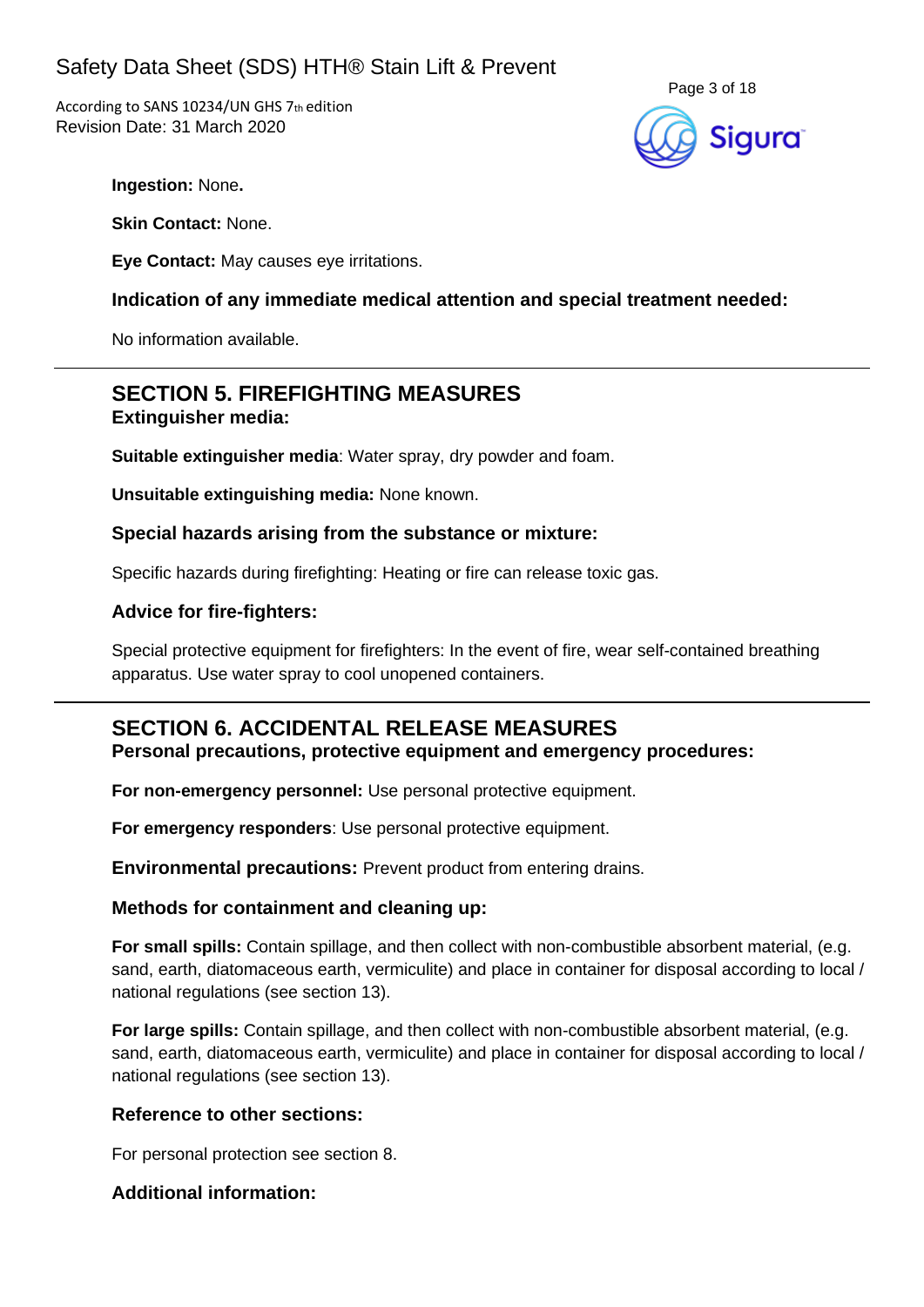

None known.

# **SECTION 7. HANDLING AND STORAGE**

**Precautions for safe handling:**

**Advice on safe handling:** No special precautions required.

**Advice on protection against fire and explosion:** Take precautionary measures against static discharges.

**Advice on general occupational hygiene:** Do not smoke. Do not eat drink or smoke when handling this product.

## **Conditions for safe storage, including incompatibilities:**

Keep container tightly closed. To maintain product quality, do not store in heat or direct sunlight. Keep in a dry, cool and well-ventilated place.

**Specific end uses:** No information available.

## **SECTION 8. EXPOSURE CONTROLS/PERSONAL PROTECTION Control parameters:**

**Occupational exposure limits:** Contains no substances with occupational exposure limit values.

**Biological exposure indices (BEI):** No data available.

**Additional exposure limits under the conditions of use:** No data available.

**Exposure control:**

#### **Individual protection measures, such as personal protective equipment:**

**Eye/face protection:** Use safety glasses. If there is a potential for exposure to particles which could cause eye discomfort, wear chemical goggles.

**Hand protection:** Not necessary under normal use, if skin irritation occurs use chemical resistant gloves. Examples of preferred glove barrier materials include: Butyl rubber, Neoprene, Nitrile/butadiene rubber, Polyethylene, Ethyl vinyl alcohol laminate, polyvinyl alcohol, Polyvinyl chloride.

**Body protection:** Not necessary under normal use.

**Respiratory protection**: If discomfort is experienced, use an approved air-purifying respirator. Respiratory protection should be worn when there is a potential to exceed the exposure limit requirements or guidelines.

**Environmental exposure controls:** General advice: Prevent product from entering drains.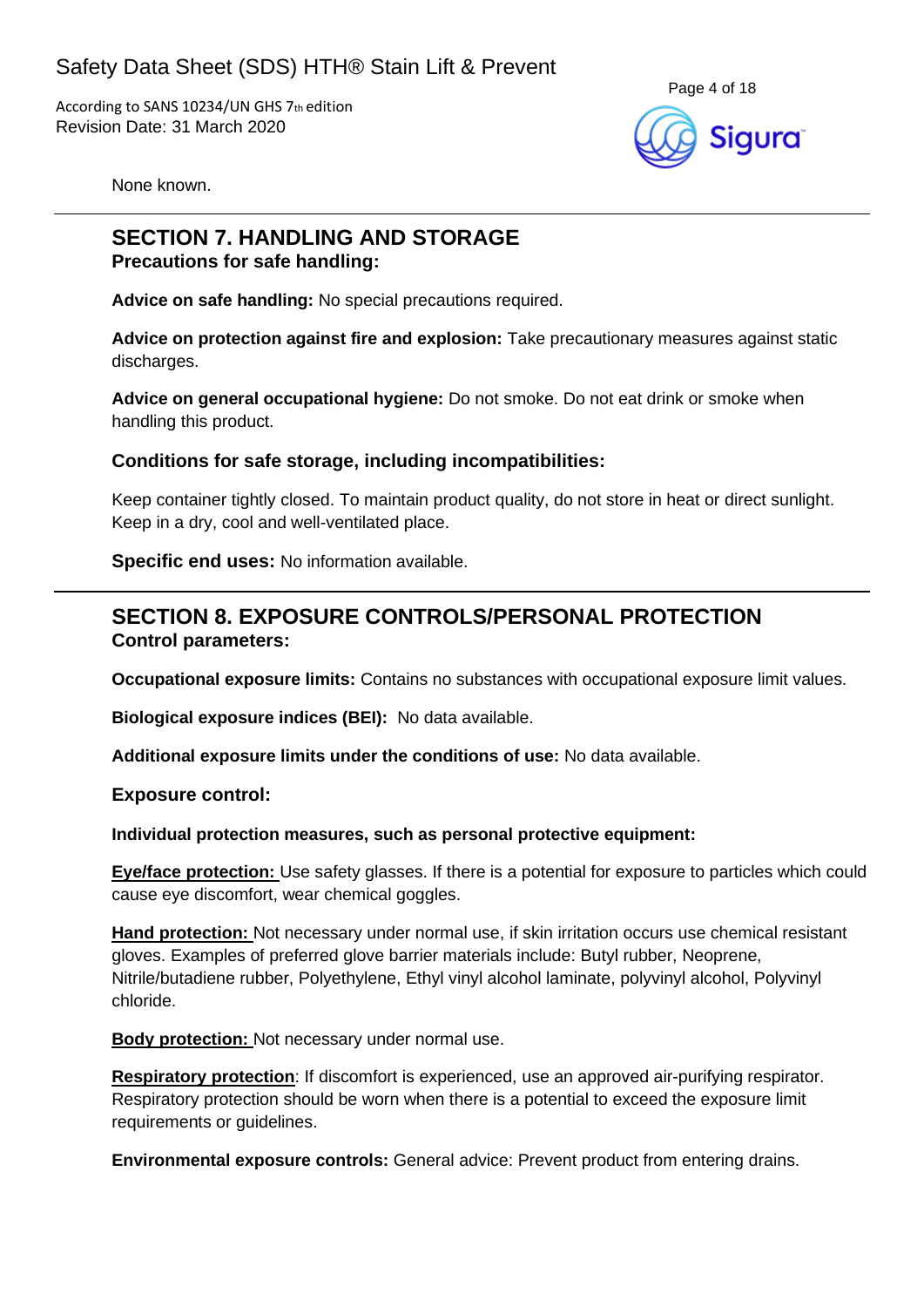

## **SECTION 9. PHYSICAL AND CHEMICAL PROPERTIES Information on basic physical and chemical properties**

**Appearance (form):** Solid.

**Colour:** White**.**

**Odour:** Not known.

**Odour threshold:** Not known.

**pH :** Not known.

**Melting point/range (<sup>o</sup>C):** Not known.

**Boiling point/range (°C):** Not known.

**Flash point (°C): Not known.** 

**Evaporation rate:** Not known.

**Flammability (solid, gas):** Not known.

**Ignition temperature (°C):** Not known.

**Upper/lower flammability/explosive limits:** Not known.

**Vapour pressure:** Not known.

**Vapour density:** Not known

**Relative density (25 <sup>o</sup>C):** Not known.

**Water solubility (g/l) at 20<sup>o</sup>C:** Soluble.

**n-Octanol/ Water partition coefficient:** Not known.

**Auto-ignition temperature:** Not known.

**Decomposition temperature:** Not known.

**Viscosity, dynamic (mPa s):** Not known.

**Physical hazards:**

None.

**Other information:**

**Fat solubility (solvent-oil to be specified):** Not known.

**Bulk density:** Not known.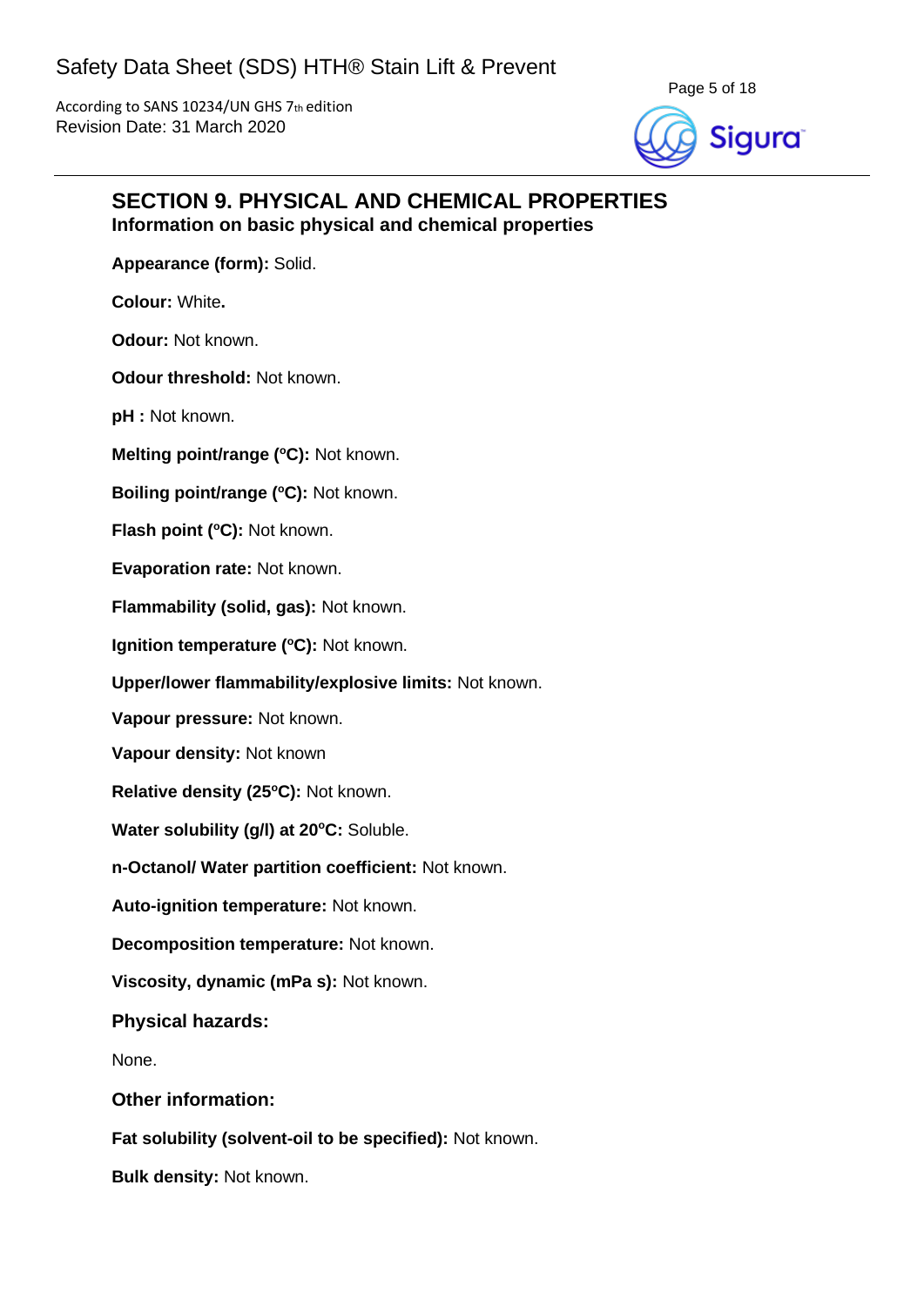According to SANS 10234/UN GHS 7th edition Revision Date: 31 March 2020



**Dissociation constant in water (p Ka):** Not known.

**Oxidation-reduction potential:** Not known.

## **SECTION 10. STABILITY AND REACTIVITY Reactivity:**

Stable under recommended storage conditions.

## **Chemical stability:**

Stable under normal conditions.

## **Possibility of hazardous reactions:**

Stable under recommended storage conditions.

## **Conditions to avoid:**

No data available.

## **Incompatible materials:**

Strong oxidizing agents.

## **Hazardous decomposition products:**

No decomposition if stored normally.

## **SECTION 11. TOXICOLOGICAL INFORMATION Toxicokinetics, metabolism and distribution:**

**Non-human toxicological data:** No data available.

**Method:** No data available.

**Dosage:** No data available.

**Routes of administration:** No data available.

**Results:** No data available.

**Absorption:** No data available.

**Distribution:** No data available.

**Metabolism:** No data available.

**Excretion:** No data available.

**Information on toxicological effects:**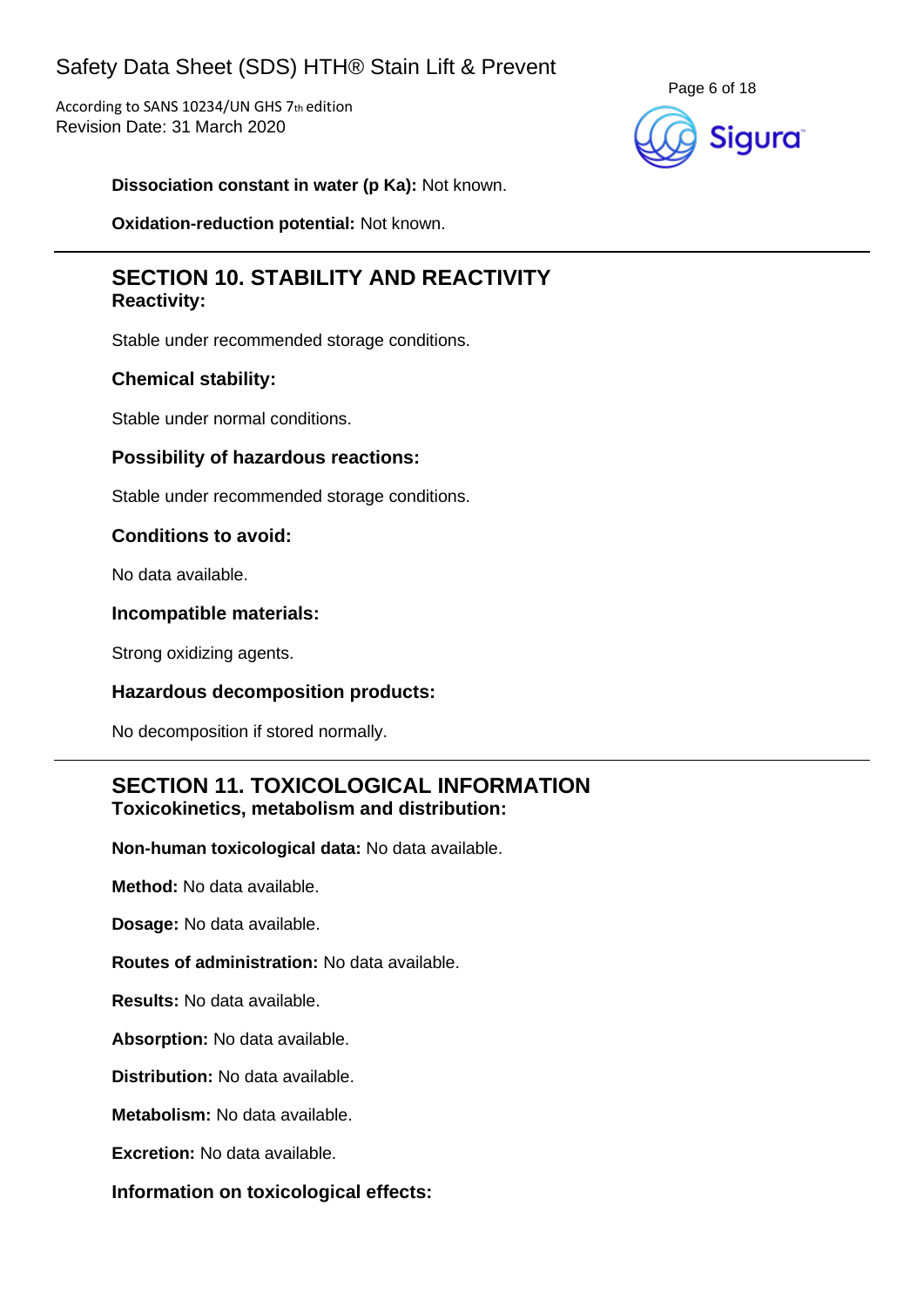According to SANS 10234/UN GHS 7th edition Revision Date: 31 March 2020



- **Acute toxicity:** No data available
- **Skin corrosion/irritation:** No data available.
- **Serious eye damage/irritation:** No data available**.**
- **Respiratory or skin sensitization:** No data available.
- **Germ cell mutagenicity:** No data available.
- **Carcinogenicity:** No data available
- **Reproductive toxicity:** No data available.
- **STOT-single exposure:** No data available.
- **STOT-repeated exposure:** No data available.
- **Aspiration hazard:** No data available.

## **SECTION 12. ECOLOGICAL INFORMATION Toxicity:**

No data available.

## **Persistence and degradability:**

No data available.

#### **Bioaccumulative potential:**

No data available.

#### **Mobility in soil**

No data available.

### **Results of PBT & vPvB assessment:**

This mixture contains no substance considered to be persistent, bioaccumulating and toxic (PBT). This mixture contains no substance considered to be very persistent and very bioaccumulating (vPvB).

#### **Other adverse effects:**

No data available.

## **SECTION 13. DISPOSAL CONSIDERATIONS Waste treatment methods:**

Dispose of in accordance with municipal, provincial and national regulations.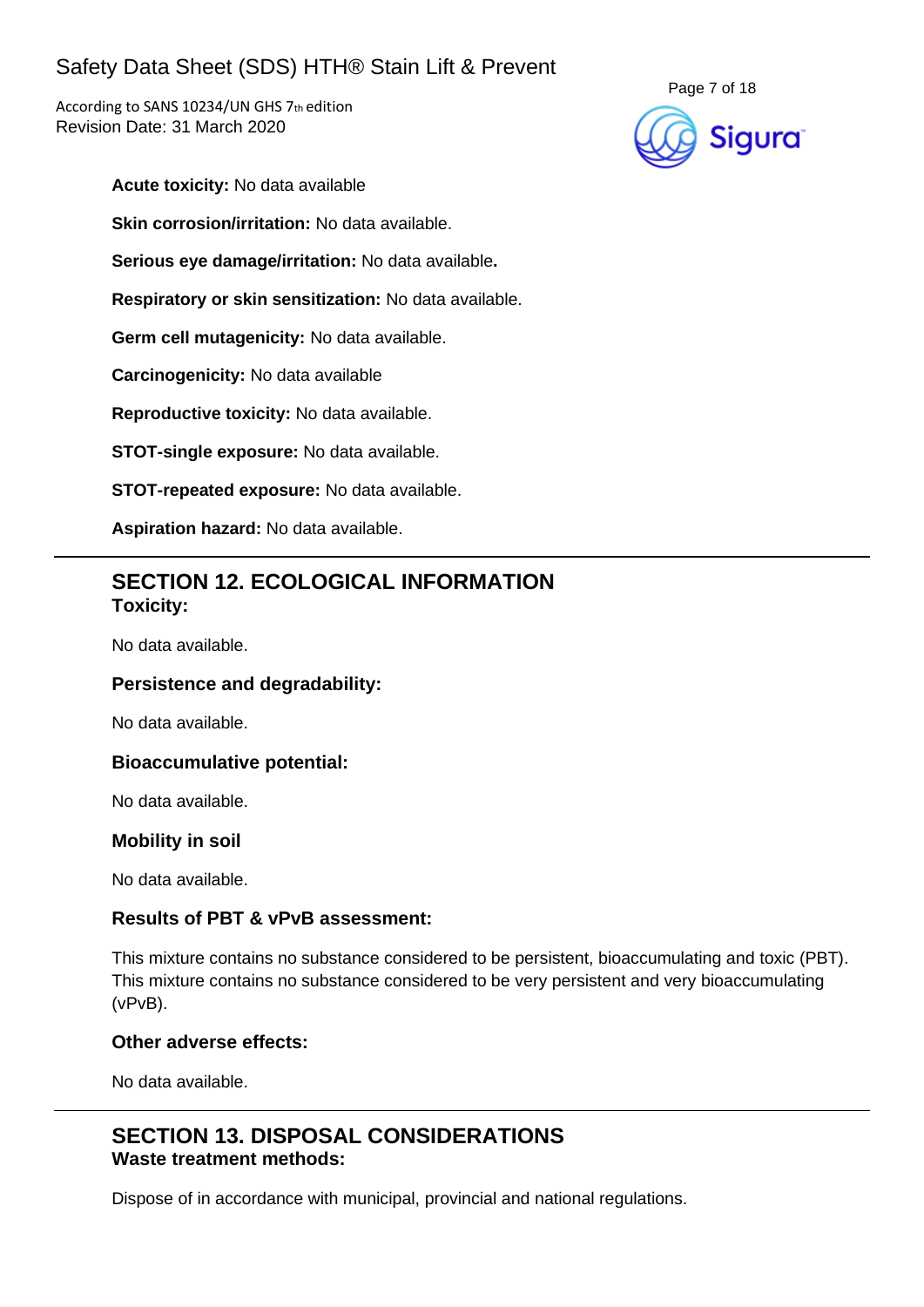According to SANS 10234/UN GHS 7th edition Revision Date: 31 March 2020



## **Product/ packaging disposal:**

Recycle where possible.

# **SECTION 14. TRANSPORT INFORMATION**

|                                                                                              | Land transport<br>(ADR/RID)            | Sea transport<br>(IMDG)                | Air transport<br>(ICAO/IATA)           |
|----------------------------------------------------------------------------------------------|----------------------------------------|----------------------------------------|----------------------------------------|
| <b>UN-Number</b>                                                                             | Not dangerous goods, not<br>applicable | Not dangerous goods, not<br>applicable | Not dangerous goods, not<br>applicable |
| <b>UN Proper shipping</b><br>name:                                                           | Not applicable                         | Not applicable                         | Not applicable                         |
| <b>Transport hazard class:</b>                                                               | Not applicable                         | Not applicable                         | Not applicable                         |
| Packaging group:                                                                             | Not applicable                         | Not applicable                         | Not applicable                         |
| <b>Marine pollutant:</b>                                                                     | No.                                    | No.                                    | No.                                    |
| <b>Special precautions for</b><br>user:                                                      | None                                   | None                                   | None                                   |
| <b>Transport in bulk</b><br>according to MARPOL<br>73/78 Annex II and the<br><b>IBC</b> code | Not applicable                         | Not applicable                         | Not applicable                         |

## **SECTION 15. REGULATORY INFORMATION**

**Safety, health and environmental regulations/legislation for the mixture:**

**Relevant information regarding authorization:** None known.

**Relevant information regarding restrictions:** None known.

**EU regulations:** Regulation EC 1272/2008 [EU-GHS/CLP]

**Other National regulations:** None.

**Chemical Safety Assessment carried out?** No.

## **SECTION 16. OTHER INFORMATION Indication of changes:**

GHS aligned.

2020/03/31 – Company logo changed to Sigura; Details of the supplier of SDS changed to reflect new

entity name.

## **Relevant classification and H statements (number and full text):**

None.

**Training instructions:**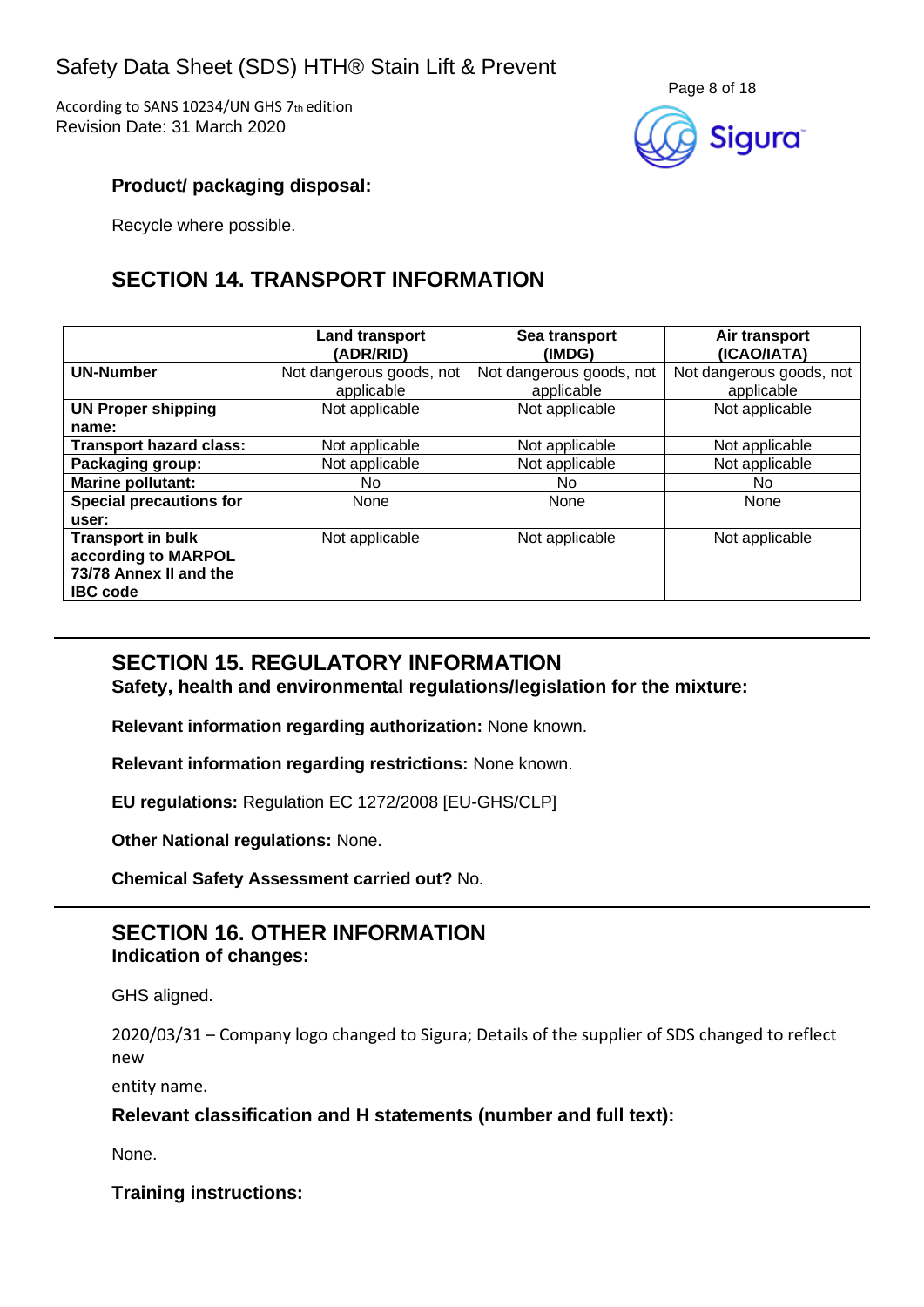According to SANS 10234/UN GHS 7th edition Revision Date: 31 March 2020



Use as instructed.

### **Further information:**

This information is based upon the present state of our knowledge. This SDS has been compiled and is solely intended for this product.

### **Notice to readers:**

Employers should use this information only as a supplement to other information gathered by them, and should make independent judgement of suitability of this information to ensure proper use and protect the health and safety of employees.

This information is furnished without warranty, and any use of the product not in conformance with this Safety Data Sheet, or in combination with any other product or process, is the responsibility of the user.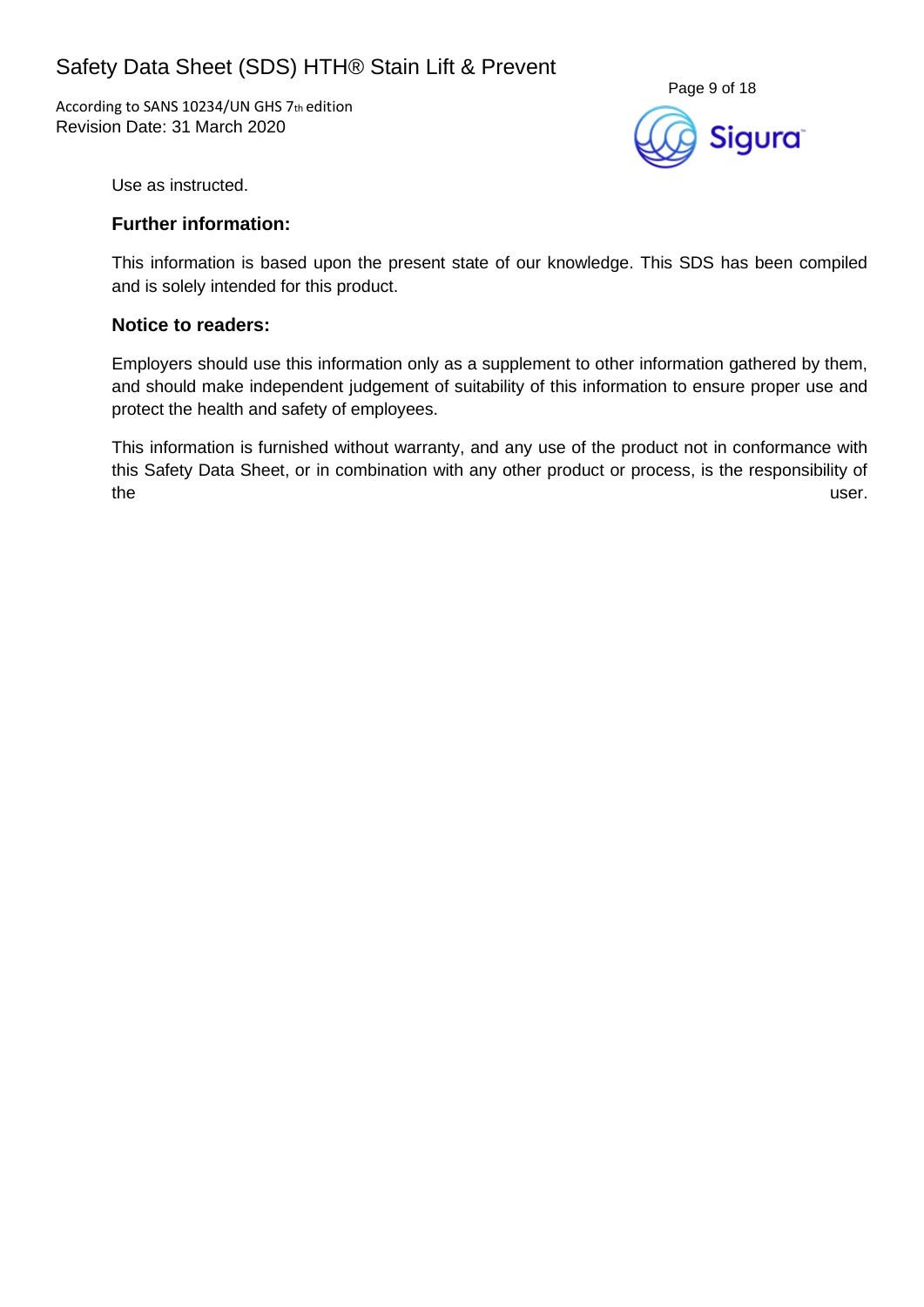

#### **First print date: 12 November 2015**

**Version: 02**

## **SECTION 1. PRODUCT AND COMPANY IDENTIFICATION Product identifier:**

**Identification as on the label/Trade name:** HTH® Stain Prevent (pack 2).

**Additional information**: **Part 2 of a 2-pack system: HTH Stain Lift & Prevent.**

Product code: SLP.

## **Relevant identification uses of the substance and uses advised against:**

**Identified uses:** Prevention of re-deposition of metals on swimming pool lining.

**Uses advised against:** Use only as directed.

## **Details of the supplier of the Safety Data Sheet:**

Innovative Water Care SA Holding (Pty) Ltd.

(Reg. No. 2018/623823/07)

P O Box 150, Kempton Park, 1620

Situated At: NCP Chloorkop Factory Site

Hytor Street

Chloorkop

Kempton Park, 1619

## **Emergency telephone numbers:**

Poisons Information Centre: 0861 555 777 (24 hours)

+27 11 976 2115 (Office hours only)

#### **SECTION 2. HAZARDS IDENTIFICATION Classification of the substances or mixture:**

**The mixture is classified according to:**

**SANS 10234:2008, Regulation EC 1272/2008 [EU-GHS/CLP] Hazard classes/Hazard categories Hazard statement** Eye Irritation (Category 2) H319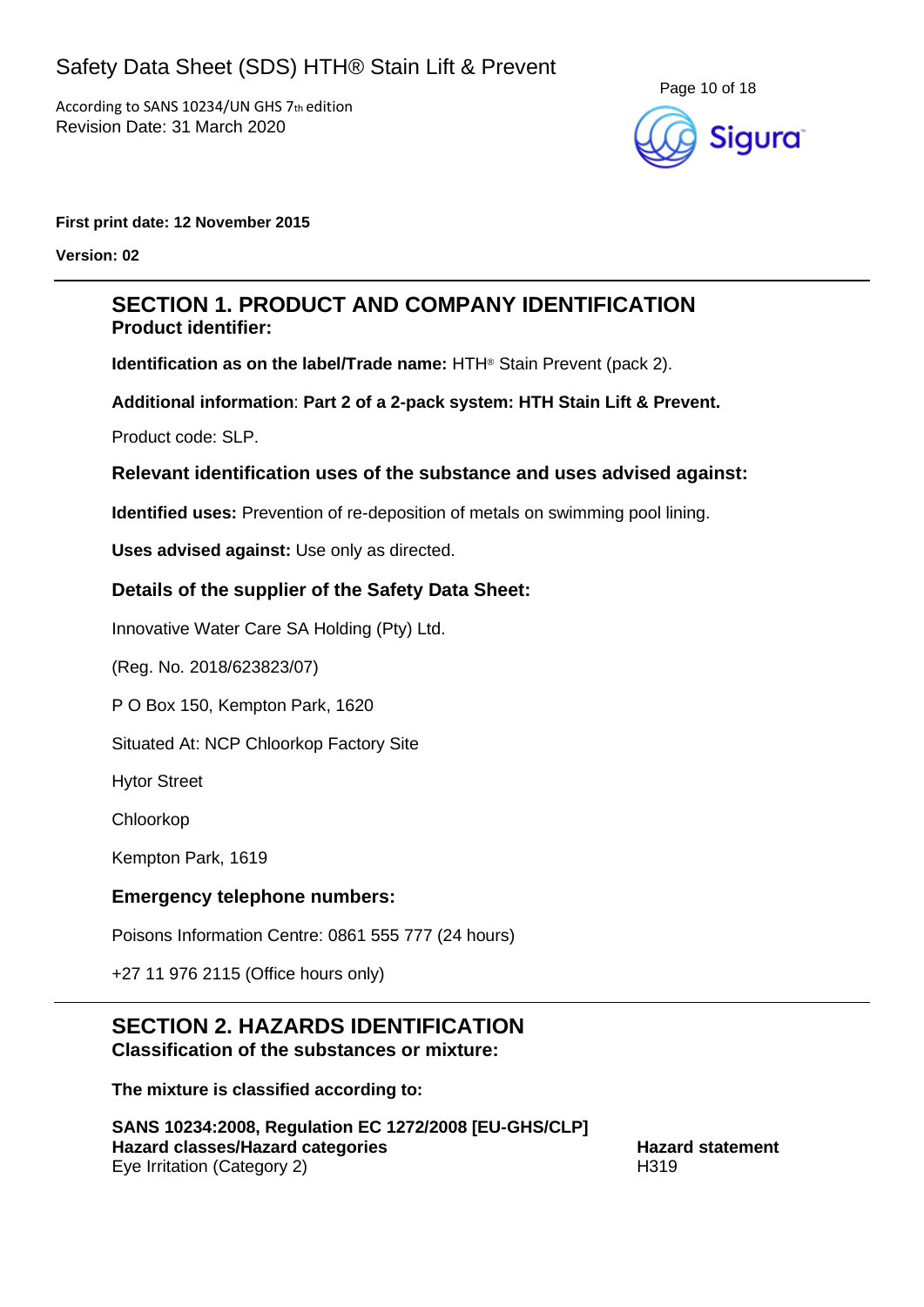According to SANS 10234/UN GHS 7th edition Revision Date: 31 March 2020



For full text of H-Statements see section 16

#### **Label elements:**

**Hazard pictograms:**



## **Signal Words: WARNING**

**Hazard Statements:** H319 Causes serious eye irritation.

**Precautionary Statements:** P264 Wash hands thoroughly after handling. P280 Wear protective gloves / protective clothing / eye protection / face protection. P305 +P351 +P338 IF IN EYES: Rinse cautiously with water for several minutes. Remove contact lenses, if present and easy to do. Continue rinsing; P337 + P313 If eye irritation persists: Get medical advice/ attention; P402 + P404: Store in a dry place. Store in a closed container P410 + P403 Protect from sunlight. Store in a wellventilated place. P501 Dispose of contents / container in accordance with local regulation.

**Other hazards:** None known.

## **SECTION 3. COMPOSITION/INFORMATION ON INGREDIENTS Substance/Mixture:** Mixture

#### **Ingredients:**

| Substance name         | CAS-No.<br>Concentration |             | Classification                   |  |
|------------------------|--------------------------|-------------|----------------------------------|--|
| (IUPAC).               | EC-No.                   | % by weight | EC1272/2008                      |  |
|                        | 77-92-9                  | 80-90%      | Eye Irritation (Category 2) H319 |  |
| Citric acid, anhydrous | 201-069-1                |             |                                  |  |

There are no additional ingredients present which, within the current knowledge of the supplier and in the concentrations applicable, are classified as hazardous to health or the environment and hence require reporting in this section.

Occupational exposure limits, if available listed in Section 8. For the full text of the H-Statements mentioned in this Section, see Section 16.

## **SECTION 4. FIRST AID MEASURES Description of first aid measures:**

## **Most important symptoms and effects, both acute and delayed:**

**In case of inhalation:** If inhaled, move person into fresh air. If not breathing, give artificial respiration. Seek medical attention if breathing becomes difficult or if respiratory irritation develops.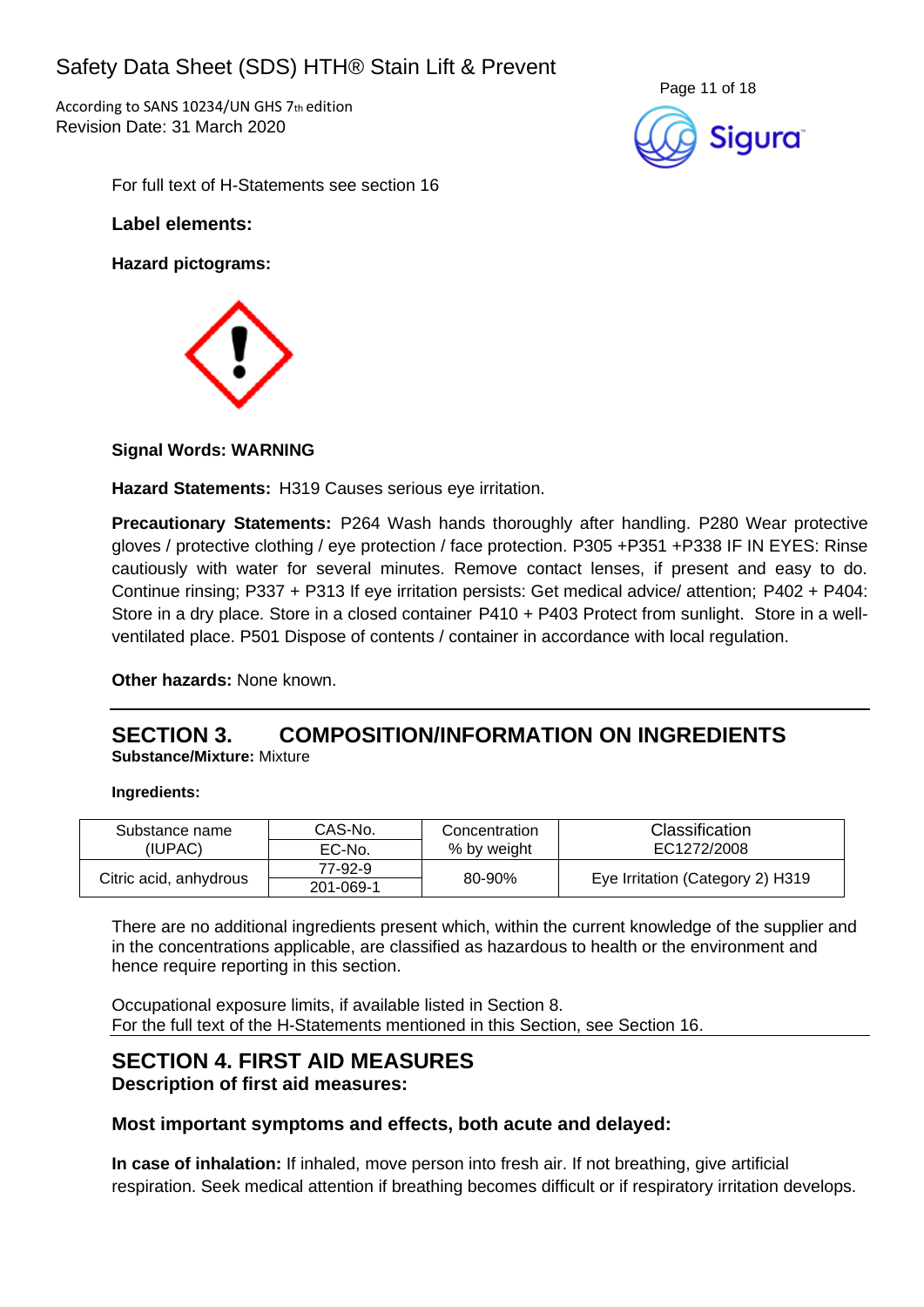According to SANS 10234/UN GHS 7th edition Revision Date: 31 March 2020



**In case of skin contact:** Immediately flush skin with plenty of water for 15 minutes. Call a physician if irritation develops.

**In case of eye contact:** Immediately flush eyes thoroughly with plenty of water for 15 minutes. Remove contact lenses after the initial 1-2 minutes and continue flushing. Seek medical attention if irritation persist.

**In case of ingestion:** Seek medical attention if symptoms develop. Never give anything by mouth to an unconscious person.

## **Most important symptoms and effects, both acute and delayed:**

**Inhalation:** None**.**

**Ingestion:** None**.**

**Skin Contact:** None**.**

**Eye Contact:** Irritation can occur following eye exposure.

#### **Indication of any immediate medical attention and special treatment needed:**

None known.

# **SECTION 5. FIREFIGHTING MEASURES**

## **Extinguisher media:**

**Suitable extinguisher media:** Foam; dry chemical powder; carbon dioxide; water or sand.

**Unsuitable Extinguishing media:** Do not use a heavy water stream.

#### **Special hazards arising from the mixture:**

Product is not known to be flammable, combustible, pyrophoric or explosive.

## **Advice for fire-fighters:**

Special protective equipment for firefighters: In the event of fire, wear self-contained breathing apparatus. Use water spray to cool unopened containers.

## **SECTION 6. ACCIDENTAL RELEASE MEASURES Personal precautions, protective equipment and emergency procedures:**

**For non-emergency personnel:** Isolate area. Keep unnecessary and unprotected personnel from entering the area. Avoid inhalation, and contact with skin. Refer to Section 7, Handling, for additional precautionary measures. Use appropriate safety equipment. For additional information, refer to Section 8, Exposure Controls and Personal Protection.

**For emergency responders**: Isolate area. Keep unnecessary and unprotected personnel from entering the area. Avoid inhalation, and contact with skin. Refer to Section 7, Handling, for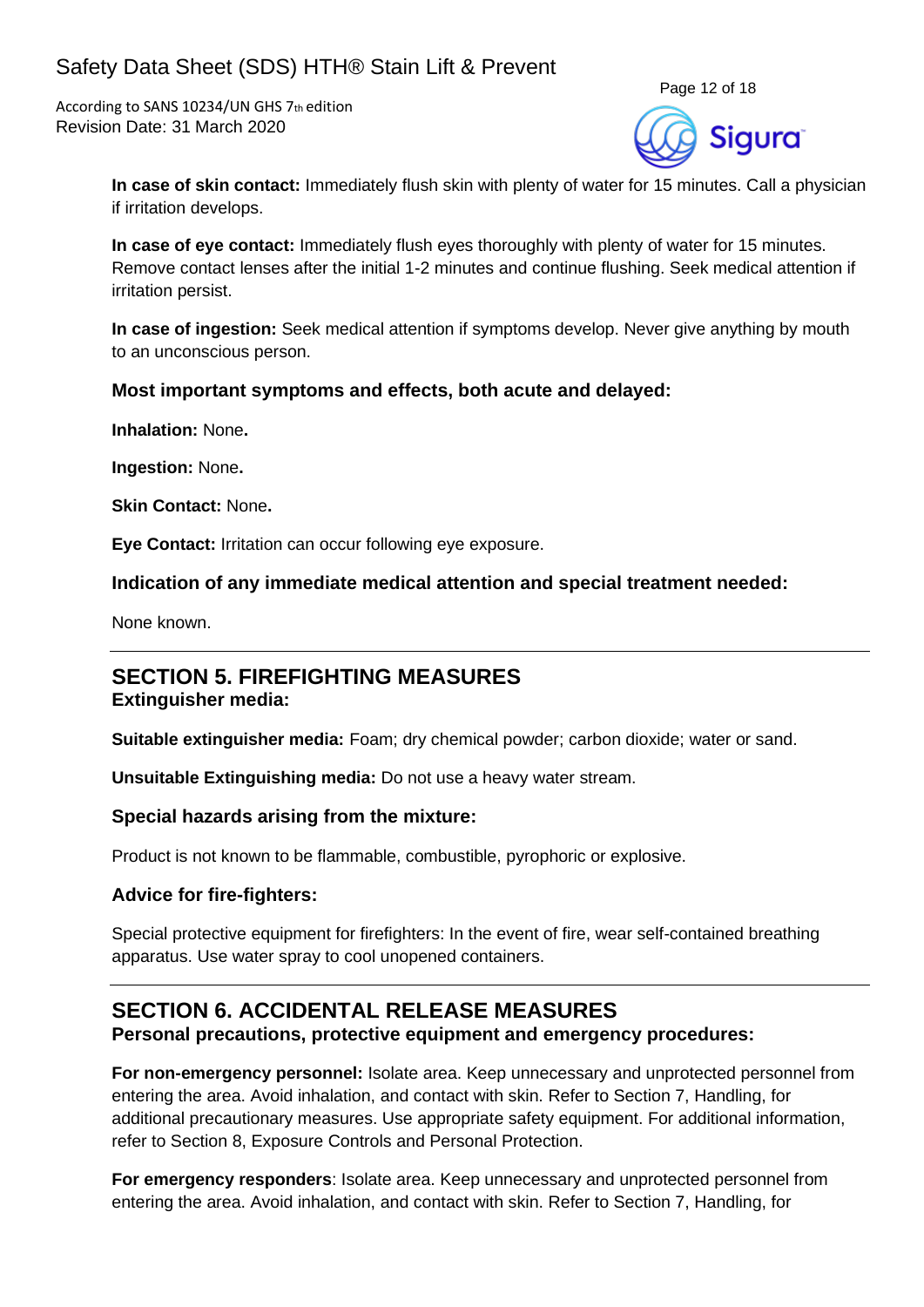According to SANS 10234/UN GHS 7th edition Revision Date: 31 March 2020



additional precautionary measures. Use appropriate safety equipment. For additional information, refer to Section 8, Exposure Controls and Personal Protection.

### **Environmental precautions:**

Prevent from entering into soil, ditches, sewers, waterways and/or groundwater.

## **Methods for containment and cleaning up:**

**For small spills:** Contain spilled material if possible. Sweep up and place in suitable labelled containers.

**For large spills:** Contain spilled material if possible. Sweep and shovel into suitable labelled containers.

#### **Reference to other sections:**

See section 7 for information on safe handling.

See section 8 for information on personal protection equipment.

See section 13 for information on disposal.

## **Additional information:**

None known.

## **SECTION 7. HANDLING AND STORAGE**

**Precautions for safe handling:** No special precautions required.

**Protective measures:** Observe directions on label and instructions for use. Avoid contact with skin and eyes.

**Advice on general occupational hygiene:** Do not eat, drink or smoke when handling this product.

## **Conditions for safe storage, including incompatibilities:**

Keep cool and dry in a tightly sealed container away from direct sunlight. Do not store close to strong oxidizers or reducing agents (strong acids). Keep away from metals and moisture.

#### **Specific end uses:**

Use only as directed.

## **SECTION 8. EXPOSURE CONTROLS/PERSONAL PROTECTION Control parameters:**

**Occupational exposure limits:** No data available.

**Biological exposure indices (BEI):** No data available.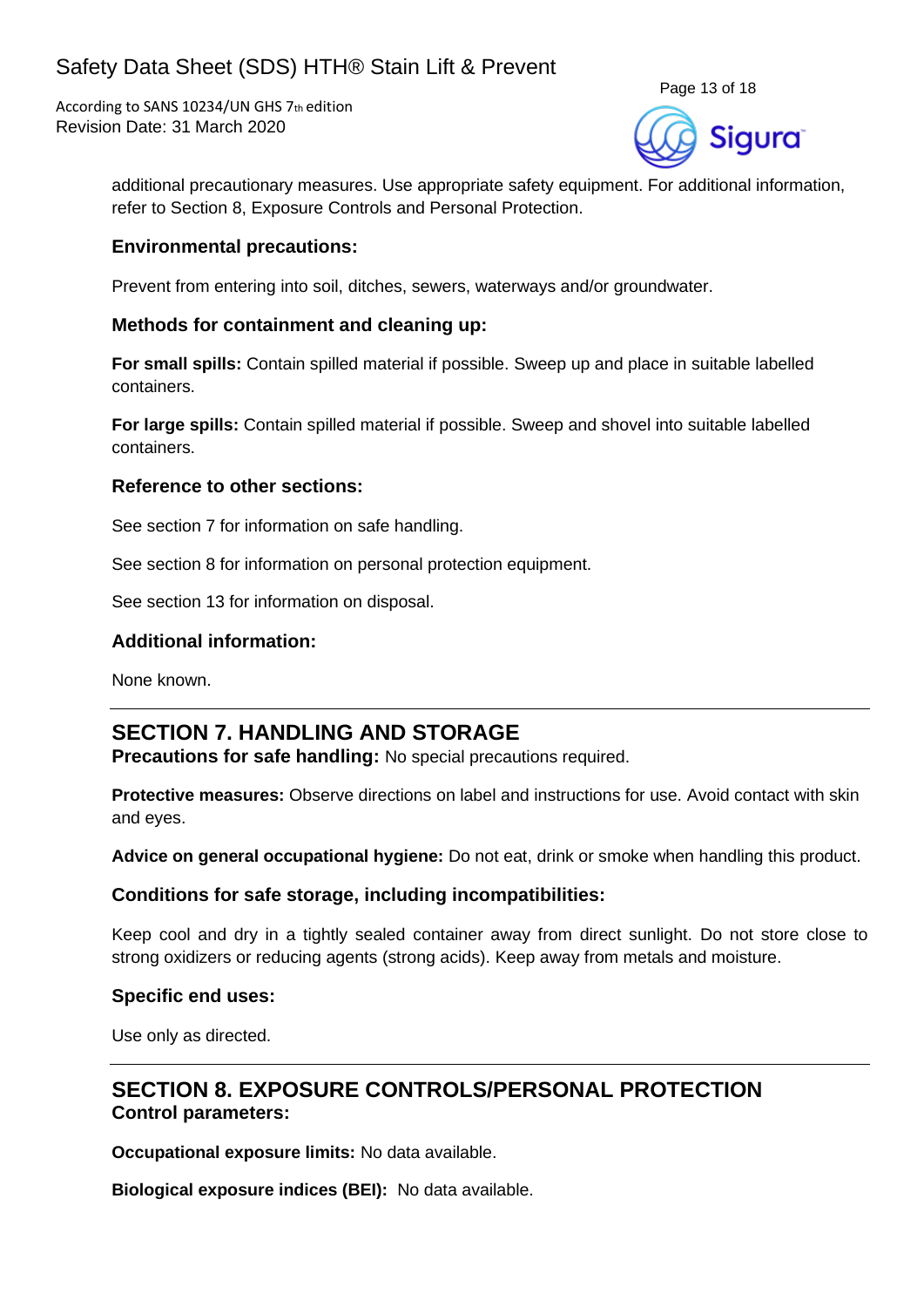According to SANS 10234/UN GHS 7th edition Revision Date: 31 March 2020



**Additional exposure limits under the conditions of use:** No data available.

#### **Exposure control:**

**Appropriate engineering controls**: Avoid inhalation. Use in well ventilated areas. Where an inhalation risk exists, mechanical extraction ventilation is recommended. Maintain dust levels below the recommended exposure standard.

#### **Individual protection measures, such as personal protective equipment:**

**Eye/face protection:** Use safety glasses. If there is a potential for exposure to particles which could cause eye discomfort, wear chemical goggles.

**Hand protection:** Use chemical resistant gloves. Examples of preferred glove barrier materials include: Butyl rubber, Neoprene, Nitrile/butadiene rubber, Polyethylene, Ethyl vinyl alcohol laminate, polyvinyl alcohol, Polyvinyl chloride.

**Body protection:** Not necessary under normal use.

**Respiratory protection:** At high dust levels, if discomfort is experienced, use an approved airpurifying respirator. Respiratory protection should be worn when there is a potential to exceed the exposure limit requirements or guidelines.

**Environmental exposure controls:** None required.

## **SECTION 9. PHYSICAL AND CHEMICAL PROPERTIES Information on basic physical and chemical properties**

**Appearance (form):** Solid.

**Colour:** White**.**

**Odour:** Not known.

**Odour Threshold:** Not known

**pH:** Not known.

**Melting point/range (<sup>o</sup>C):** Not known.

**Boiling point/range (<sup>o</sup>C):** Not applicable

**Flash point (<sup>o</sup>C):** Not applicable

**Evaporation rate:** Not Applicable

**Flammability (solid, gas):** Not known.

**Ignition temperature (°C):** Not known.

**Upper/lower flammability/explosive limits:** Not known.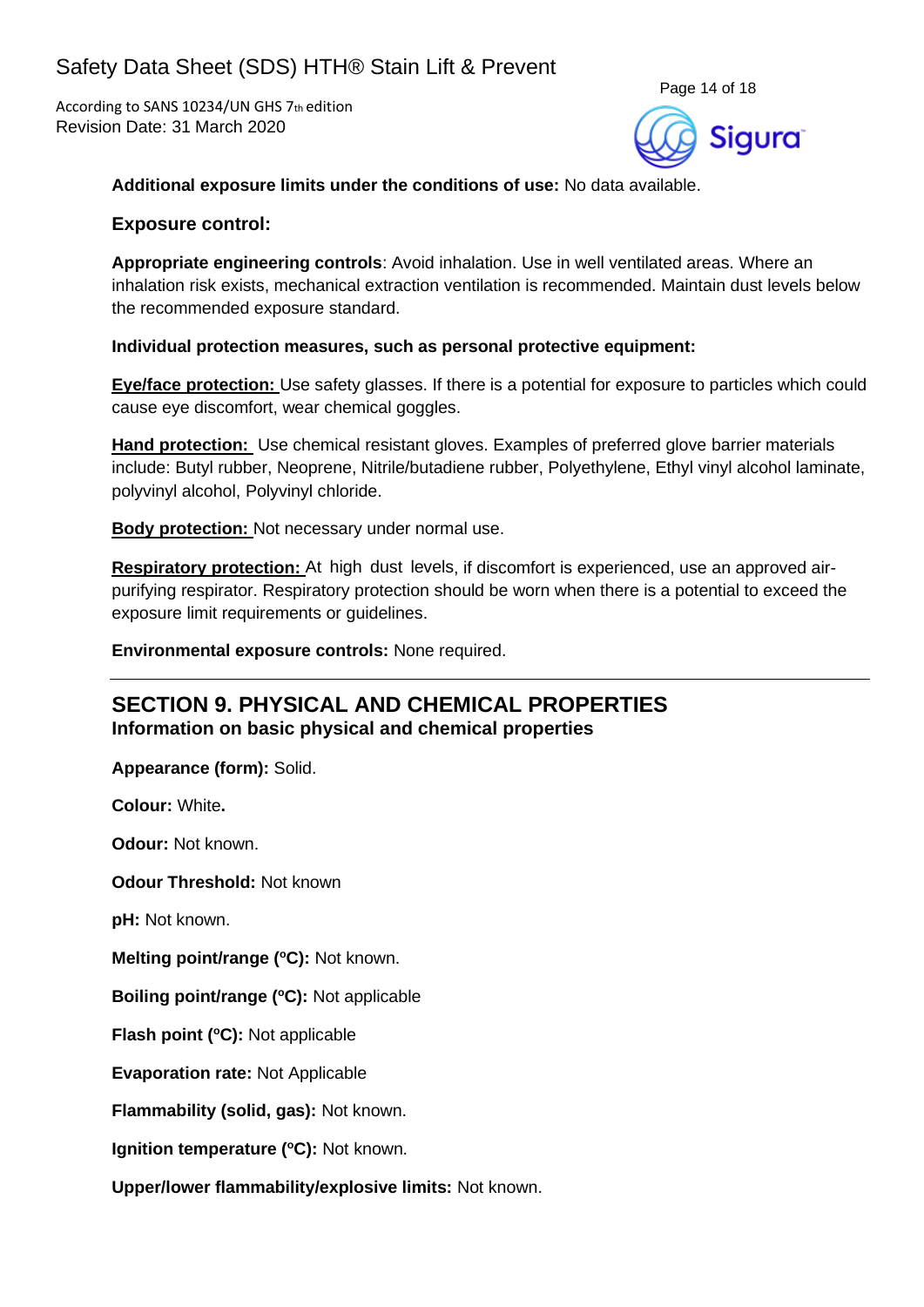According to SANS 10234/UN GHS 7th edition Revision Date: 31 March 2020



**Vapour pressure (20<sup>o</sup>C):** Not known.

**Vapour density:** Not known.

**Density (20 <sup>o</sup>C):** Not known.

**Water solubility:** Soluble

**n-Octanol / Water partition coefficient:** Not known.

**Auto-ignition temperature:** Not known.

**Decomposition temperature:** Not known.

**Viscosity, dynamic (mPa s):** Not known.

**Physical hazards:** Not applicable.

**Other information:**

**Volatiles by volume @ 21°C (70°F):** 0 %

**Fat solubility (solvent-oil to be specified):** Not known.

**Bulk density:** Not known

**Dissociation constant in water (p Ka):** Not known.

**Oxidation-reduction potential:** Not known.

## **SECTION 10. STABILITY AND REACTIVITY Reactivity:**

Stable under normal conditions of use and storage.

## **Chemical stability:**

Stable under normal conditions.

## **Possibility of hazardous reactions:**

Hazardous polymerization is not expected to occur.

## **Conditions to avoid:**

Not known.

## **Incompatible materials:**

Oxidizing agents, bases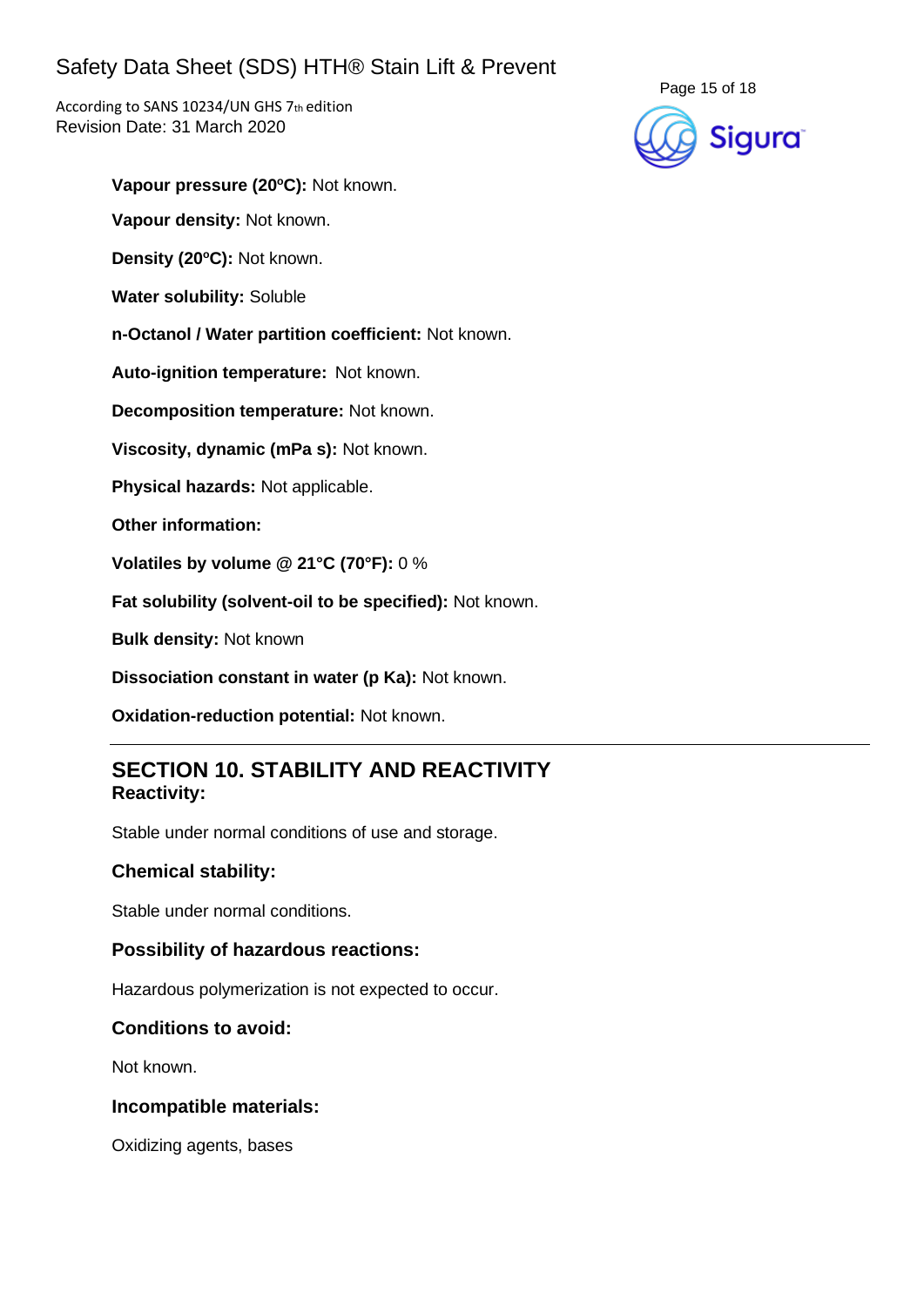

## **SECTION 11. TOXICOLOGICAL INFORMATION Toxicokinetics, metabolism and distribution:**

**Non-human toxicological data:** No data available.

**Method:** No data available.

**Dosage:** No data available.

**Routes of administration:** No data available.

**Results:** No data available.

**Absorption:** No data available.

**Distribution:** No data available.

**Metabolism:** No data available.

**Excretion:** No data available.

#### **Information on toxicological effects:**

**Acute toxicity:** No data available.

**Skin corrosion/irritation:** No data available.

**Serious eye damage/irritation:** No data available.

**Respiratory or skin sensitization:** No data available.

**Germ cell mutagenicity:** Not known or reported to be mutagenic.

**Carcinogenicity:** This product is not known or reported to be carcinogenic by any reference source including IARC, OSHA, NTP or EPA.

**Reproductive toxicity:** Not known or reported to cause reproductive or developmental toxicity.

**STOT-single exposure:** No data available.

**STOT-repeated exposure:** No data available.

**Aspiration hazard:** No data available.

## **SECTION 12. ECOLOGICAL INFORMATION Toxicity:**

No data available.

#### **Persistence and degradability:**

No data available.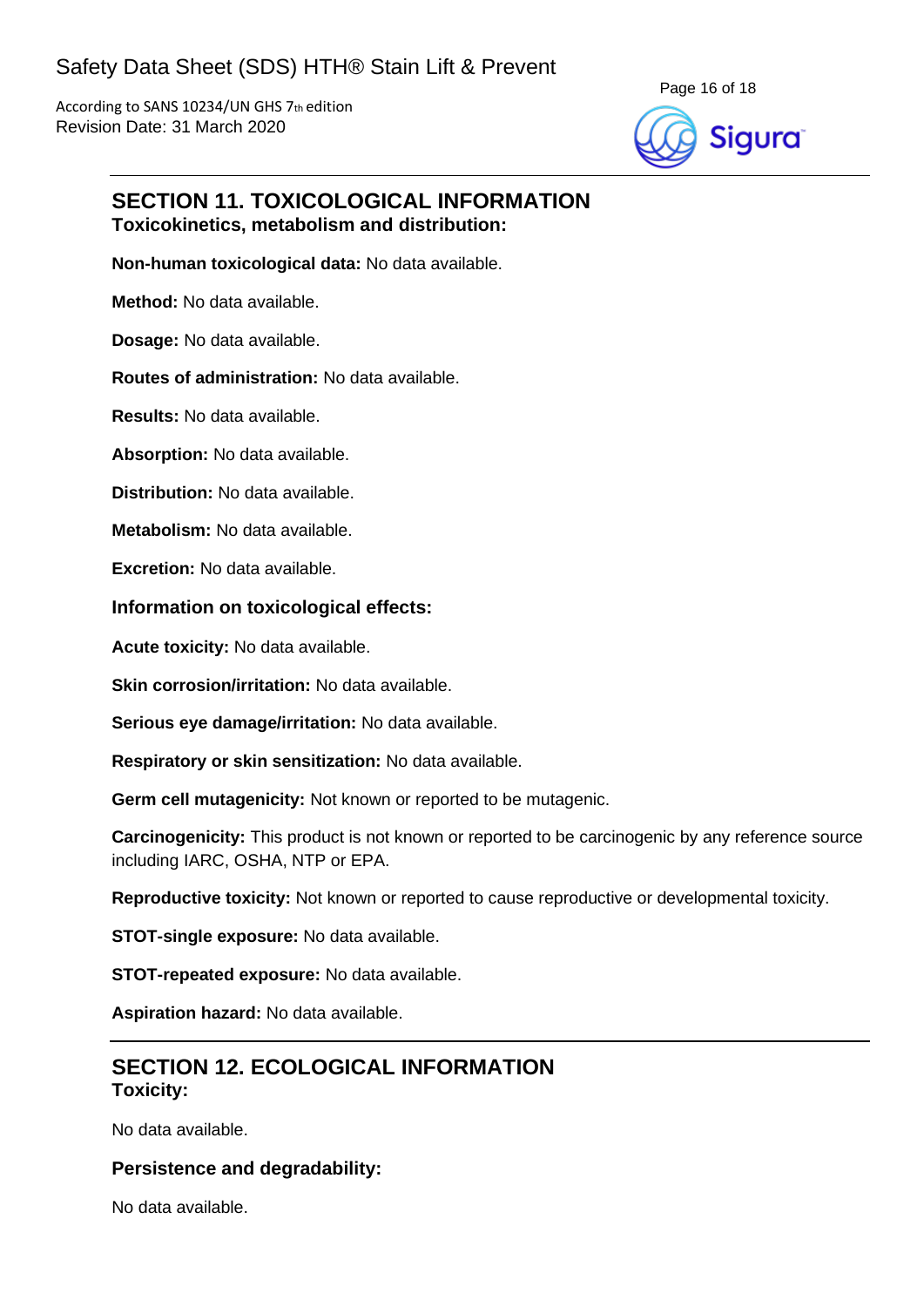According to SANS 10234/UN GHS 7th edition Revision Date: 31 March 2020



## **Bioaccumulative potential:**

No data available.

#### **Mobility in soil**

No data available.

## **Results of PBT& vPvB assessment:**

No data available.

#### **Other adverse effects:**

No data available.

## **SECTION 13. DISPOSAL CONSIDERATIONS Waste treatment methods:**

Dispose of in accordance with municipal, provincial and national regulations.

## **Product/ packaging disposal:**

Recycle where possible.

## **SECTION 14. TRANSPORT INFORMATION**

|                                                                                              | <b>Land transport</b><br>(ADR/RID) | Sea transport<br>(IMDG) | Air transport<br>(ICAO/IATA) |
|----------------------------------------------------------------------------------------------|------------------------------------|-------------------------|------------------------------|
| <b>UN-Number</b>                                                                             | Not required                       | Not required            | Not required                 |
| <b>UN Proper shipping</b>                                                                    | Not required                       | Not required            | Not required                 |
| name:                                                                                        |                                    |                         |                              |
| <b>Transport hazard class:</b>                                                               | Not required                       | Not required            | Not required                 |
| Packaging group:                                                                             | Not required                       | Not required            | Not required                 |
| <b>Marine pollutant:</b>                                                                     | No.                                | No.                     | No.                          |
| <b>Special precautions for</b><br>user:                                                      | Not required                       | Not required            | Not required                 |
| <b>Transport in bulk</b><br>according to MARPOL<br>73/78 Annex II and the<br><b>IBC</b> code | Not required                       | Not required            | Not required                 |

## **SECTION 15. REGULATORY INFORMATION Safety, health and environmental regulations/legislation for the mixture:**

**Relevant information regarding authorization:** Occupational Health and Safety Act 1993 Regulation for Hazardous Chemical Substances.

**Relevant information regarding restrictions:** None known.